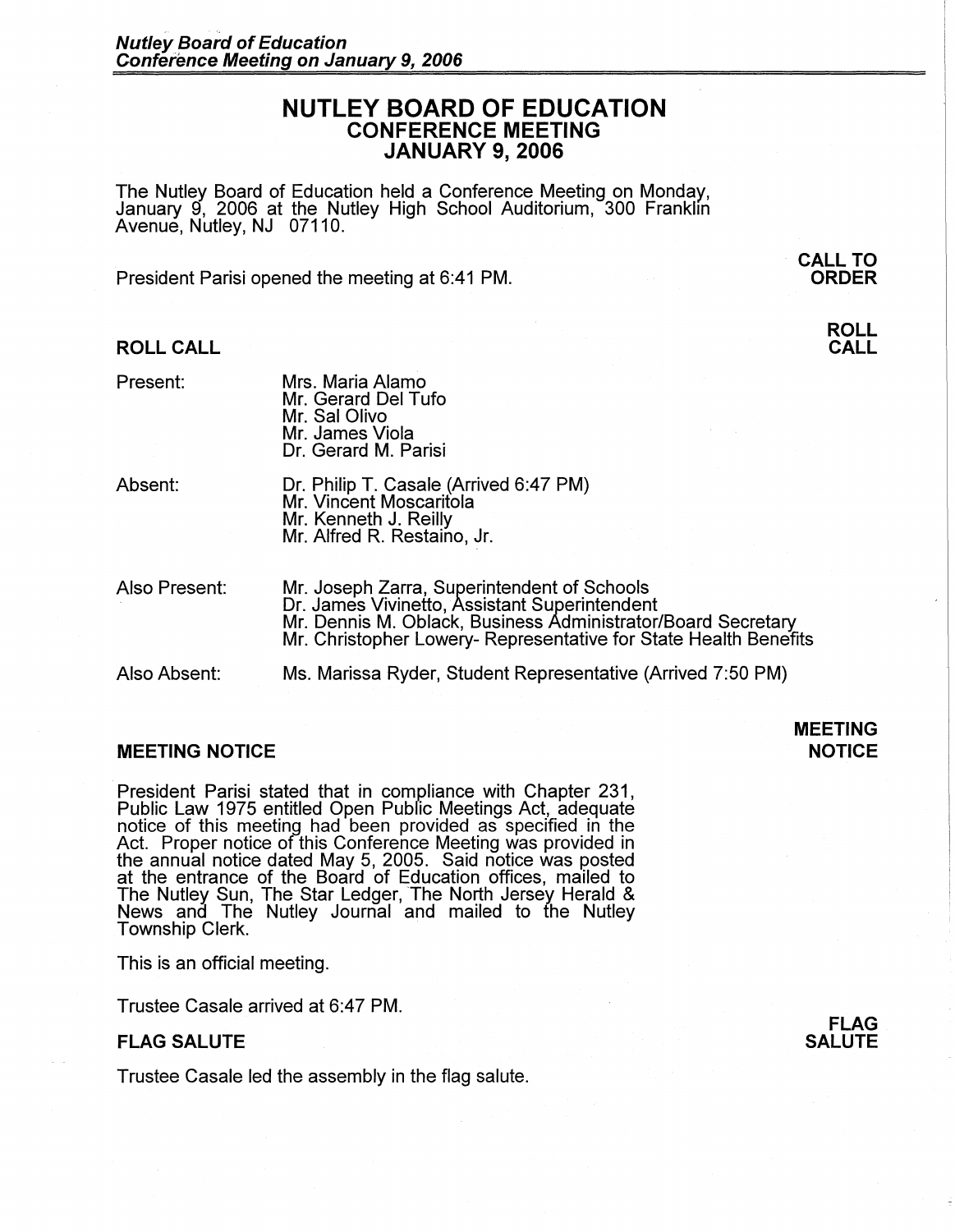## **PRESENTATIONS**

President Parisi reviewed the items on the agenda for the meeting. He then turned the meeting over to Superintendent Zarra who introduced High School Principal Catrambone who gave a brief overview of the proposed course in Forensic<br>Science. Mr. Catrambone introduced Mr. Fetherman, Science<br>Coordinator, who gave a detailed presentation on the proposed Forensic Science course for the high school. Mr. Fetherman answered several questions from the trustees.

President Parisi introduced Mr. Christopher Lowery, Representative from Horizon Blue Cross Blue Shield of New Jersey who gave a detailed presentation on the New Jersey State Health Benefits Program.

### **ITEMS DISCUSSED**

### Committee Reports

Trustee Alamo - The Personnel Committee met to discuss the Assistant Superintendent's position and will issue a report.

Trustee Alamo - The Academic Committee met to review GPA, elementary foreign language and curriculum revisions.

Trustee Viola - The Community Relations Committee met to work on the next newsletter.

Trustee Alamo suggested that the Board send a letter to Governor Corzine requesting him to reconvene a Benefits Task Force to continue to work to improve the existing situation. President Parisi indicated that he would work with the Board Secretary to prepare such a letter.

# **MOTION TO ADJOURN TO EXECUTIVE SESSION**

At 7:40 PM Trustee Alamo moved and Trustee Casale seconded the following resolution:

WHEREAS, the Board of Education will be discussing matters exempt from public discussion pursuant to N.J.S.A. 10:4-12,

**NOW,** THEREFORE, BE IT RESOLVED that the Board of Education recess to closed executive session at this time in the conference room to discuss personnel matters, and

BE IT FURTHER RESOLVED that the results of the discussions will be made public by inclusion on the agenda of a subsequent meeting of the Board of Education or when the reasons for discussing such matters in closed session no longer exist.

The motion was unanimously approved by voice vote.

# **ITEMS DISCUSSED**

### **ADJOURN TO EXECUTIVE SESSION**